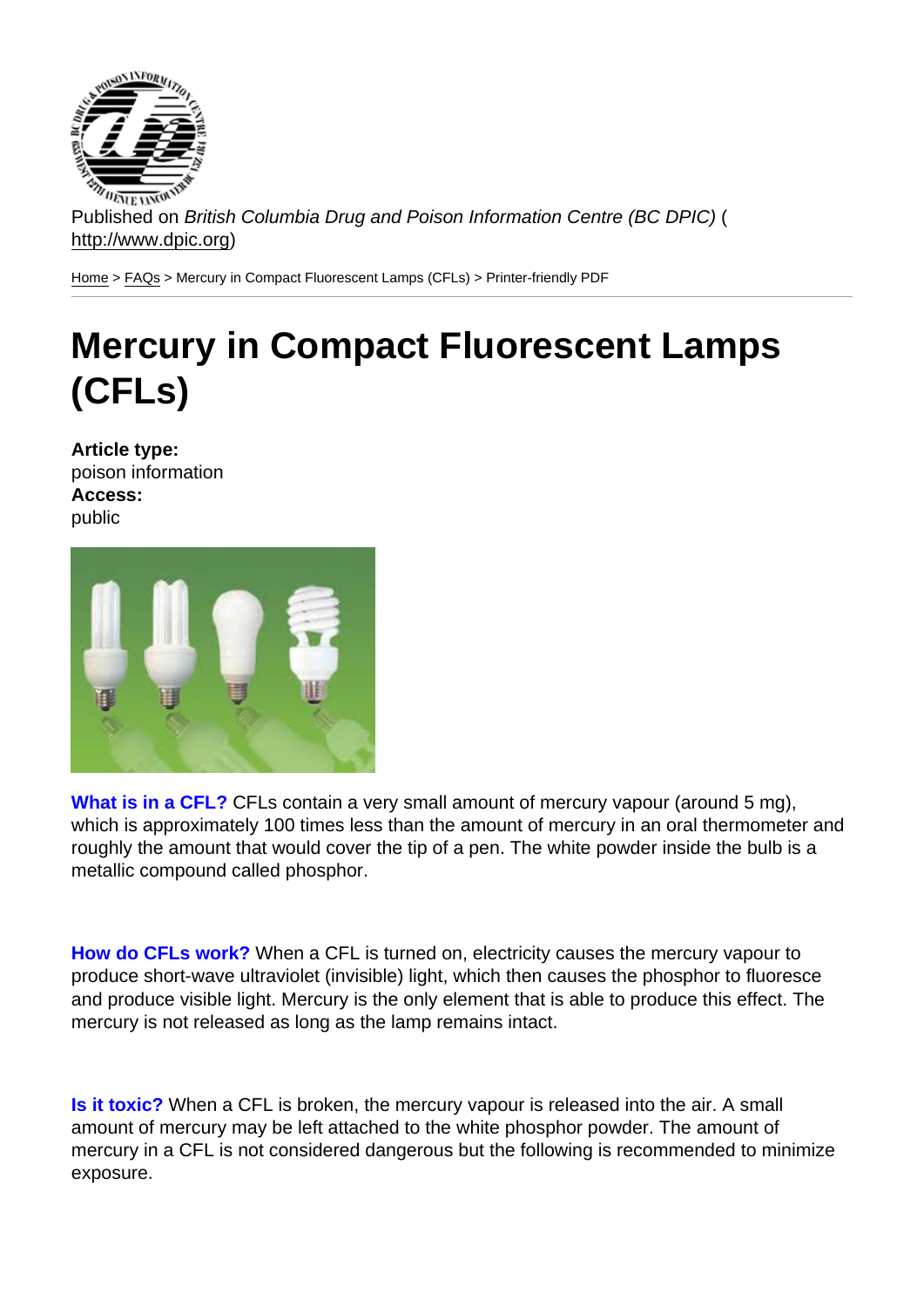## To clean-up a broken CFL:

- Leave the room and ventilate for 5-10 minutes before starting clean-up.
- Open windows and doors to the outdoors.
- After ventilation, scoop broken glass and powder onto a piece of stiff paper or cardboard.
- Do not vacuum at this time as it may spread mercury vapour or mercury-containing powder.
- Use sticky tape to pick up smaller particles.
- Wipe the area with a damp disposable cloth or towel.
- Place all collected materials (broken glass, tape, cloth) in a sealed container such as a glass jar with a tight fitting lid or 2 sealed plastic bags. Place outside until you take to a recycling centre.
- After vacuuming the next few times, remove the vacuum bag or empty and wipe the canister with a damp disposable cloth or towel.
- For a list of nearby retail recycling centres visit www.lightrecycle.ca

## How do I prevent breakage?

- Handle the CFL by the base of the lamp to pre[vent glass breakage.](http://www.lightrecycle.ca/)
- When the lamp is burned-out return it to your nearest recycling depot.

I'm looking for more detailed information about CFLs. Visit Natural Resources Canada website: https://www.nrcan.gc.ca/energy/products/reference/14664

Need more information? [Call the Poison Control Centre.](https://www.nrcan.gc.ca/energy/products/reference/14664)

© 2010 BC Drug and Poison Information Centre

Keywords: mercury

© 2017 BC Drug and Poison Information Centre